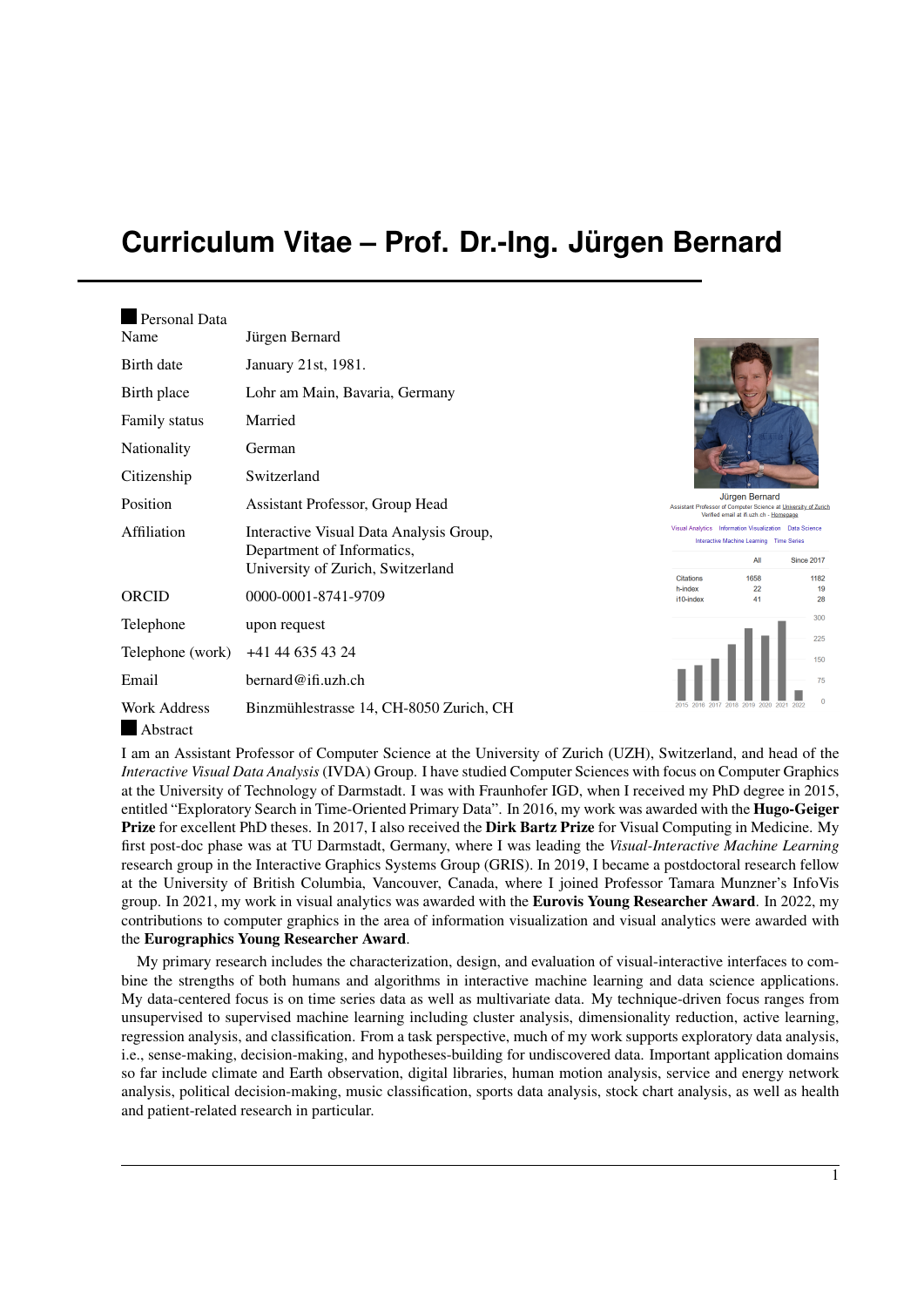### Research Summary

My publication list contains over 90 entries, about half authored in the leading position. My h-index is 22, my i10-index 41 (as of 2022-03-08), my works have received at least 1658 citations. My publication list includes 25 peer-reviewed journal publications, 26 stringently peer-reviewed conference full papers, and overall almost ten award-bringing entries. My personal network consists of more than 100 different co-authors in the visualization community and beyond.

### Research Interest and Competences

Information Visualization – Visual Analytics – Data Science – Data Mining – Visual-Interactive Machine Learning – Time Series Analysis – Event Sequence Analysis – Multivariate Data Analysis – Visual Cluster Analysis – Exploratory Search – Semi-Supervised and Active Learning – Visual-Interactive Labeling of Data – Dimensionality Reduction – Interactive Similarity Search – Interactive Information Retrieval – Multi-Criteria Item Ranking – Design Studies – User-Centered Design – Human-Computer Interaction – Human Factors – Personalized Data Analytics – Medical Data Visualization and Analysis – Patient-Centered Health

### **Education**

| $2019 - 2020$ | Postdoctoral Research Fellow at University of British Columbia (UBC), Computer Science<br>Department, Vancouver, BC, Canada                                                                       |
|---------------|---------------------------------------------------------------------------------------------------------------------------------------------------------------------------------------------------|
| $2016 - 2019$ | <b>Higher Education Teaching Certificate</b> at Center for Educational Development and Technol-<br>ogy (Deutsche Gesellschaft für Hochschuldidaktik), TU Darmstadt, Germany                       |
| $2016 - 2019$ | <b>Postdoctoral Research Fellow</b> at Interactive Graphics Systems Group (GRIS), Computer Sci-<br>ence Department, TU Darmstadt, Germany                                                         |
| 2015          | PhD (Dr.-Ing.) in Computer Science with "summa-cum-laude", Fraunhofer Institute for<br>Computer Graphics (IGD), TU Darmstadt, Germany<br>Thesis: Exploratory Search in Time-Oriented Primary Data |
| $2010 - 2015$ | <b>PhD Student, Computer Science Faculty, TU Darmstadt, Germany</b>                                                                                                                               |
| 2009          | <b>Dipl.-Inf. in Computer Science</b> Master degree with Grade 1/A (best), TU Darmstadt, Germany<br>Thesis: Quality Assessment of Self-Organizing Maps to Support the Visual Analytics Process    |
| $2001 - 2009$ | <b>Academic Studies at TU Darmstadt, Germany</b>                                                                                                                                                  |
| 2000          | <b>High School Graduation</b> (Abitur), Lohr am Main, Bavaria, Germany                                                                                                                            |

### Work Experience

| $2020 -$ Present | <b>Assistant Professor</b> of Computer Sciences at University of Zurich (UZH), Computer Science<br>Department, Zurich, Switzerland<br>Focus: Interacting with Data                                                        |
|------------------|---------------------------------------------------------------------------------------------------------------------------------------------------------------------------------------------------------------------------|
| $2020 -$ Present | <b>Group Leader - Interactive Visual Data Analysis Group</b> at University of Zurich (UZH), Com-<br>puter Science Department, Zurich, Switzerland<br>Focus: Interactive Visual Data Analysis, Human-Centered Data Science |
| $2019 - 2020$    | <b>Postdoctoral Research Fellow</b> at University of British Columbia (UBC), Computer Science<br>Department, Vancouver, BC, Canada<br>Focus: Interactive Machine Learning, Design Studies, Medical Data Analysis          |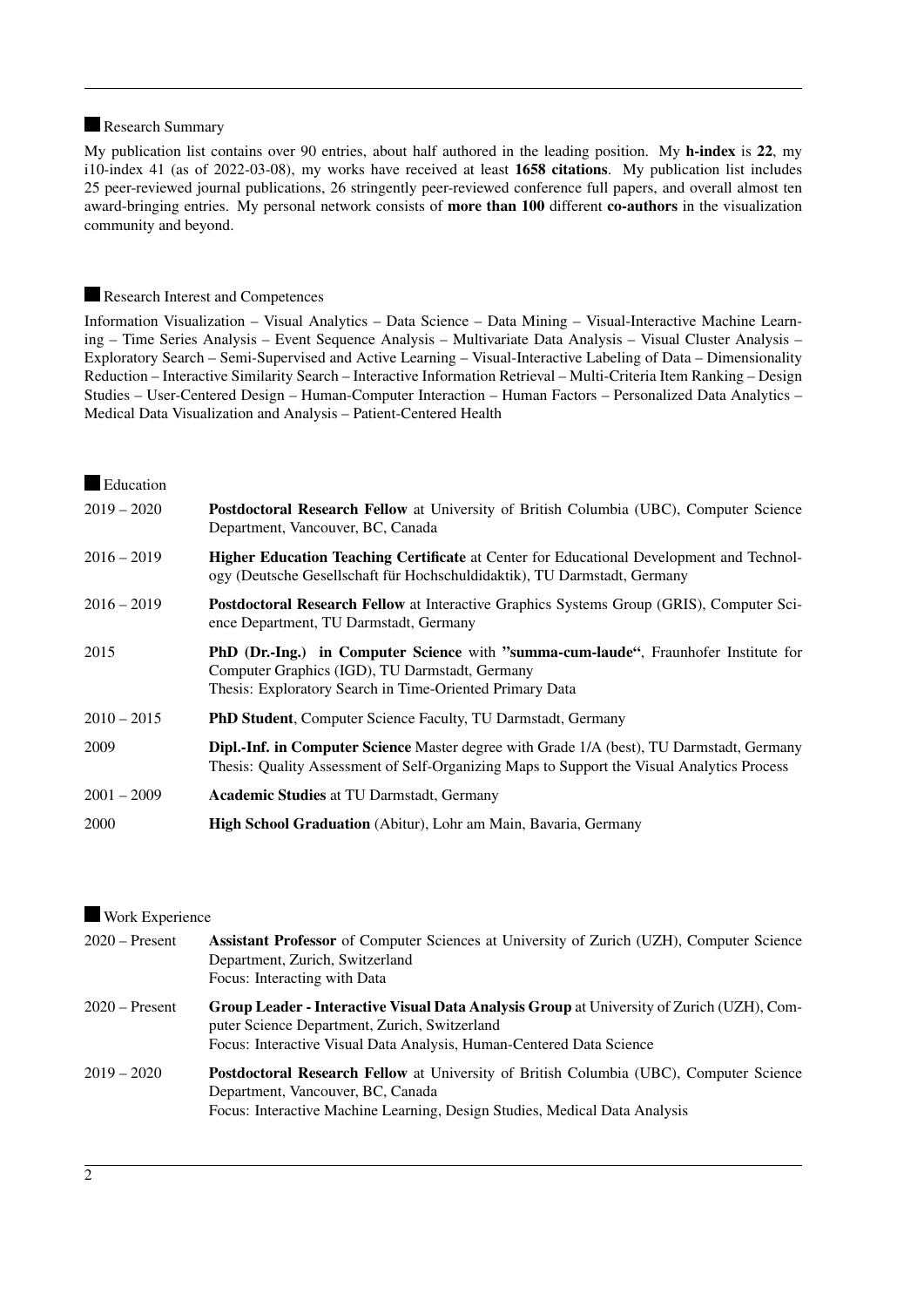| $2017 - 2019$ | Group Leader - Visual-Interactive Machine Learning Group at Interactive Graphics Systems<br>(GRIS), Visual Computing, Computer Science, TU Darmstadt, Germany<br>Focus: Interactive Machine Learning, Visual Analytics, Active Learning |
|---------------|-----------------------------------------------------------------------------------------------------------------------------------------------------------------------------------------------------------------------------------------|
| $2012 - 2016$ | <b>Researcher, Fraunhofer Institute for Computer Graphics Research IGD, Germany</b><br>Focus: Visual Analytics, Exploratory Search, Visual Cluster Analysis, Time-oriented Primary<br>Data, User-centered Design, Digital Libraries     |
| $2010 - 2011$ | <b>Researcher (PhD Student), TU Darmstadt, Germany</b><br>Focus: Visual Analytics, Visual Cluster Analysis, Time Series Analysis                                                                                                        |
| $2007 - 2009$ | <b>Assistant Researcher, TU Darmstadt, Germany</b><br>Focus: Visual Analytics, Visual Cluster Analysis, Time Series Analysis                                                                                                            |
| 2008          | <b>Software Engineer</b> internship at Electronic Drives and Controls GmbH, Lohr, Germany<br>Focus: Time Series Visualization and Analysis, Electronic Drives Temperature Monitoring                                                    |
| $2005 - 2007$ | <b>Work Student (Software Engineer)</b> at Bosch, Rexroth Electronic Drives and Controls GmbH,<br>Lohr am Main, Germany                                                                                                                 |
| $2001 - 2004$ | <b>Work Student (Software Engineer)</b> at Rexroth Indramat GmbH, Lohr am Main, Germany                                                                                                                                                 |
| $2000 - 2001$ | Civilian Service (Male Nurse) at a Geriatric Nursing Center in Lohr am Main, Germany                                                                                                                                                    |

### Awards, Honors, and Achievements

| <b>EuroGraphics Young Researcher Award</b>              | EuroGraphics, Reims, FR)                              | 2022 |
|---------------------------------------------------------|-------------------------------------------------------|------|
| Best Paper Award                                        | IEEE VIS, New Orleans, USA                            | 2021 |
| <b>EuroVis Young Researcher Award</b>                   | EuroVis, Zurich, CH                                   | 2021 |
| <b>Best Paper Award</b>                                 | EuroVA, Zurich, CH                                    | 2021 |
| <b>Best Paper Award</b>                                 | EuroVA, Norrköping, SWE                               | 2020 |
| EuroVA 4th Most-Contributor All-Time – 8 Papers         | 10th Anniversary of EuroVA, Porto, PT                 | 2019 |
| <b>Higher Education Teaching Certificate</b>            | Deutsche Gesellschaft für Hochschuldidaktik, GER      | 2019 |
| Best Paper Award Nominee                                | EuroVA, Porto, PT                                     | 2019 |
| Datenlotsen Preis                                       | Best Student Thesis of Christian Ritter, TU Darmstadt | 2018 |
| Best Paper Award Nominee                                | EuroVA, Brno, CHR                                     | 2018 |
| EuroVis Best PhD Dissertation Award Nominee             | EuroVis, Brno, CHR                                    | 2018 |
| <b>Dirk Bartz Prize</b>                                 | Visual Computing in Medicine, EuroGraphics, Lyon, FR  | 2017 |
| Heidelberg Laureate Forum Participant                   | Heidelberg Laureate Forum, Heidelberg, GER            | 2017 |
| <b>Best Paper Award</b>                                 | InfoVis Theory and Appl. (IVAPP, Porto, PT            | 2017 |
| <b>Hugo-Geiger Preis</b>                                | Fraunhofer Gesellschaft, München, GER                 | 2016 |
| <b>Excellent Dissertations Nominee Computer Science</b> | Gesellschaft für Informatik (GI), Dagstuhl, GER       | 2016 |
| Best Industrial Project Award                           | Fraunhofer IGD, Darmstadt, GER                        | 2016 |
| Best Paper Award - Impact on Society                    | Fraunhofer IGD, Darmstadt, GER                        | 2016 |
| Best Paper Award Nominee                                | EuroVA, Groningen, NED                                | 2016 |
| <b>GYSS Participant</b>                                 | Global Young Researchs Summit (GYSS), Singapore       | 2017 |
| <b>Best Paper Award</b>                                 | i-KNOW, Graz, AUT                                     | 2014 |
| Best Industrial Project Award                           | Fraunhofer IGD, Darmstadt, GER                        | 2014 |
| Best Paper Award Nominee – Impact on Society            | Fraunhofer IGD, Darmstadt, GER                        | 2013 |
| Best Paper Award                                        | Digital Libraries (JCDL), Washington (DC), USA        | 2012 |
| Best Paper Award Nominee – Impact on Society            | Fraunhofer IGD, GER                                   | 2012 |
| <b>Best Paper Award</b>                                 | Fraunhofer IGD, Darmstadt, GER                        | 2010 |
| <b>Best Diploma Thesis Award</b>                        | Fraunhofer IGD, Darmstadt, GER                        | 2010 |
|                                                         |                                                       |      |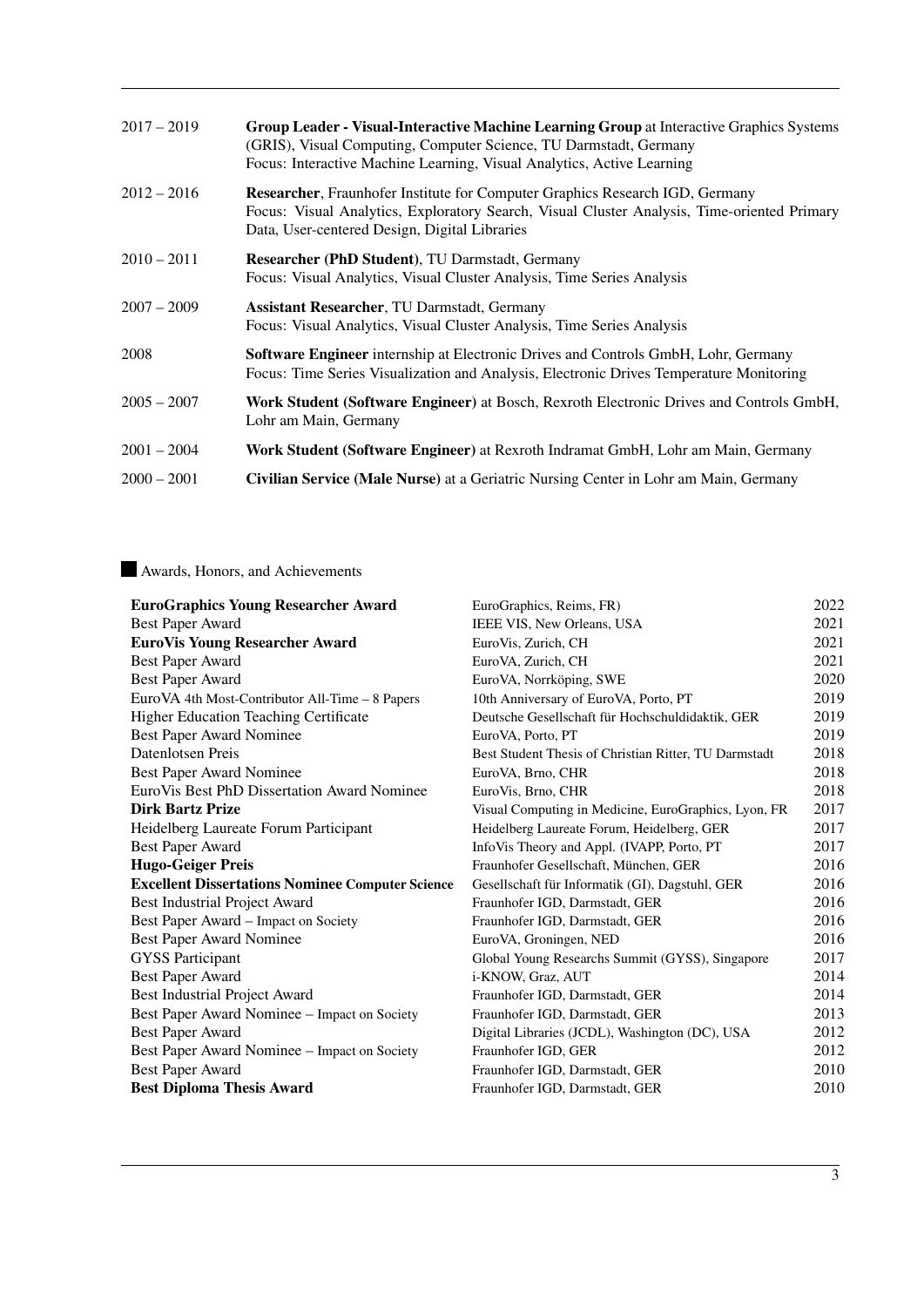### Higher Education Teaching Certificate (Zertifikat Hochschullehre)

This internationally recodnized certificate is the result of a three-year expert training for teaching at university, including lectures, exercises, and student supervision. The modules of the certificate are hosted by HDA, the Center for Educational Development and Technology, TU Darmstadt, Germany (Deutsche Gesellschaft für Hochschuldidaktik).

| Teaching Portfolio and Reflection on Teaching – Written Report (99 pages, available on request) <sup>1</sup> | 2019 |
|--------------------------------------------------------------------------------------------------------------|------|
| <b>Expert-Guided Teaching Project</b>                                                                        | 2019 |
| Reflection on Teaching Workshops and Transfer to own Teaching – Written Report                               | 2018 |
| Teaching International Students, HDA <sup>2</sup> Darmstadt, Germany                                         | 2018 |
| Visualization Techniques with Flip Charts, Ingenium <sup>3</sup> , Darmstadt, Germany                        | 2018 |
| Competence-Oriented Teaching, HDA, Darmstadt, GER                                                            | 2018 |
| Motivating Students in Academia, HDA, Darmstadt, GER                                                         | 2018 |
| Supervision of Student Theses, HDA, Darmstadt, GER                                                           | 2018 |
| Guided Reflection on own Teaching Philosophy, HDA, Darmstadt, GER                                            | 2018 |
| Expert Evaluation of own Teaching Methods II, HDA, Darmstadt, GER                                            | 2018 |
| Expert Evaluation of own Teaching Methods I, HDA, Darmstadt, GER                                             | 2017 |
| Cooperative Advice Coaching in Teaching Practice, HDA, Darmstadt, GER                                        | 2017 |
| Teaching Work Shadowing and Evaluation, HDA, Darmstadt, GER                                                  | 2017 |
| Peer Feedback Training with Online Scenarios, HDA, Darmstadt, GER                                            | 2017 |
| Enhancing Students towards Self-Organized Learning and Working, HDA, Darmstadt, GER                          | 2017 |
| Effective Teaching – Basics P2, HDA, Darmstadt, GER                                                          | 2017 |
| Effective Teaching – Basics P1, HDA, Darmstadt, GER                                                          | 2016 |

### Professional Development

| Leadership and Collaboration curriculum: Dynamics of Team Collaboration, UZH, Zurich, CH  | 2022 |
|-------------------------------------------------------------------------------------------|------|
| Leadership and Collaboration curriculum: Effective Adaptive Leadership, UZH, Zurich, CH   | 2022 |
| Leadership and Collaboration Curriculum: Introduction and Taster Session, UZH, Zurich, CH | 2021 |
| Introduction to Open Science, Einführung in Open Science, UZH, Zurich, CH                 | 2021 |
| OLAT (Online Learning and Training) for Course Authors, UZH, Zurich, CH                   | 2021 |
| Python - Data Analysis Essentials, UZH, Zurich, CH                                        | 2021 |
| Set Yourself Up for Success, UBC, Vancouver, BC, CAN                                      | 2019 |
| Marie Sklodowska-Curie Masterclass, Aarhus University, Aarhus, DEN                        | 2019 |
| Visualization Techniques with Flip Charts, Ingenium, Darmstadt, GER                       | 2018 |
| Patent and Patent Inquiry, TU Darmstadt, GER                                              | 2017 |
| Third-Party Funding Acquisition, TU Darmstadt, GER                                        | 2016 |
| Deputy Head: Between Team and Senior Management, TU Darmstadt, GER                        | 2016 |
| Tableau, Hands-on Session, TU Darmstadt, GER                                              | 2016 |
| Communication Training (Gewinnend und wirksam kommunizieren), Fraunhofer 2, GER           | 2014 |
| Presentation Training (Professionell präsentieren), Fraunhofer, GER                       | 2013 |
| Java Intensive Workshop (JAX – Java, Architecture and Software Innovation), Mainz, GER    | 2013 |
| Project Management, Fraunhofer, GER                                                       | 2012 |
| First Aid certificate, TU Darmstadt, GER                                                  | 2010 |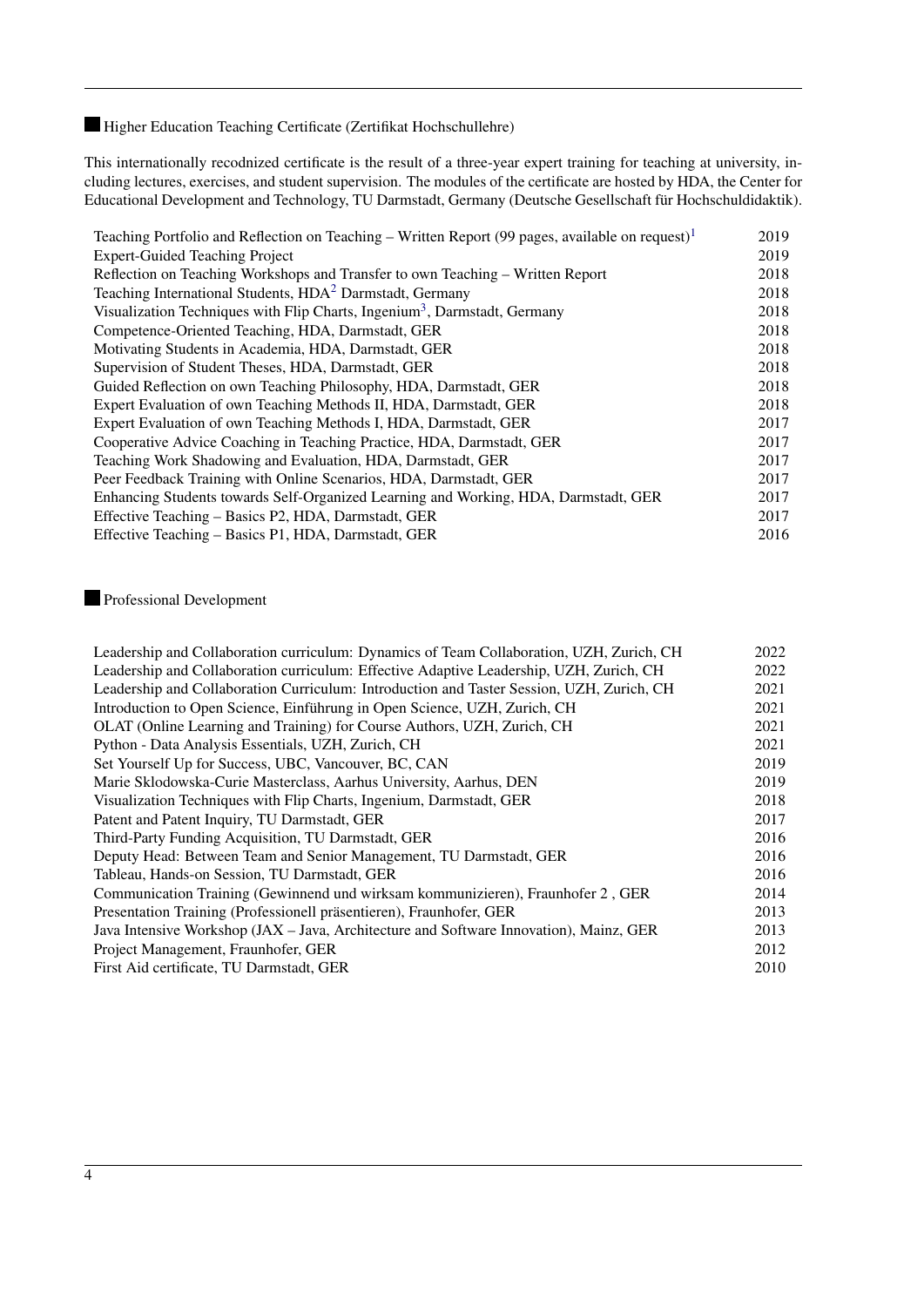Professional Activities: Conference Organization

| EuroVA (Eurographics, EG): Workshop on Visual Analytics                 | Co-Organizer              | 2022 |
|-------------------------------------------------------------------------|---------------------------|------|
| VAHC (IEEE/ACM VIS): Workshop on Visual Analytics in Health Care        | <b>Steering Committee</b> | 2021 |
| VAHC (IEEE/ACM VIS): Workshop on Visual Analytics in Health Care        | Co-Organizer              | 2021 |
| <b>EuroVis</b> (Eurographics, EG): Conference on Visualization          | Workshops Chair           | 2021 |
| <b>EuroVA</b> (Eurographics, EG): Workshop on Visual Analytics          | Co-Organizer              | 2021 |
| <b>VAHC</b> (IEEE/ACM VIS): Workshop on Visual Analytics in Health Care | Co-Organizer              | 2019 |
| <b>VAHC</b> (IEEE/ACM VIS): Workshop on Visual Analytics in Health Care | Co-Organizer              | 2017 |
| VAHC (IEEE/ACM VIS): Workshop on Visual Analytics in Health Care        | Co-Organizer              | 2015 |

Professional Activities: Program Committees

| <b>VIS</b>     | <b>IEEE</b>     | Visualization & Visual Analytics                                     | 2022                            |
|----------------|-----------------|----------------------------------------------------------------------|---------------------------------|
| <b>VAST</b>    | <b>IEEE</b>     | Conference on Visual Analytics Science and Technology                | 2018, 2019, 2020                |
| <b>EuroVis</b> | EG/VGTC         | Conference on Visualization                                          | 2021, 2022                      |
| <b>EuroVis</b> | EG/VGTC         | Conference on Visualization, Short Paper Track                       | 2017, 2018, 2019,<br>2020       |
| <b>EuroVA</b>  | EG/VGTC         | Workshop on Visual Analytics                                         | 2022                            |
| <b>VIS</b>     | <b>IEEE</b>     | Conference on Advances in Visualization and Visual Analytics (Short) | 2020, 2021                      |
| <b>VAHC</b>    | <b>IEEE/ACM</b> | VIS Workshop on Visual Analytics in Health Care                      | 2015, 2017, 2019,<br>2021       |
| <b>BELIV</b>   | <b>IEEE VIS</b> | WS on Evaluation and Beyond - Methodological Approaches for Vis      | 2018, 2020                      |
| <b>VISxAI</b>  | <b>IEEE VIS</b> | Workshop on Visualization for AI Explainability                      | 2018, 2019, 2021                |
| <b>VMV</b>     | EG              | Symposium on Vision, Modeling, and Visualization                     | 2018, 2019, 2020,<br>2021, 2022 |
| <b>IVAPP</b>   | EG              | Conference on Information Visualization Theory and Applications      | 2017, 2018                      |
| <b>TIME</b>    | <b>LIPIcs</b>   | International Symposium on Temporal Representation and Reasoning     | 2021                            |

Professional Activities: Community Memberships

| <b>DSI</b>       | Digital Society Initiative (DSI), Zurich, Switzerland                      |
|------------------|----------------------------------------------------------------------------|
| GI               | Gesellschaft für Informatik (GI), Germany                                  |
| <b>GI-VIS</b>    | Gesellschaft für Informatik (GI), Fachgruppe Visualisierung (VIS), Germany |
| EG               | EuroGraphics (EG) Association                                              |
| <b>SI</b>        | Swiss Informatics Society (SI), Switzerland                                |
| <b>DHV</b>       | Deutscher Hochschulverband (DHV), Germany                                  |
| IEEE             | Institute of Electrical and Electronics Engineers (IEEE)                   |
| <b>ACM</b>       | Association for Computing Machinery (ACM)                                  |
| <b>HLF</b>       | Heidelberg Laureate Forum (HLF) Alumni, Heidelberg, Germany                |
| <b>HCIL HCAI</b> | Human-Centered Artificial Intelligence Group (HCAI)                        |
|                  |                                                                            |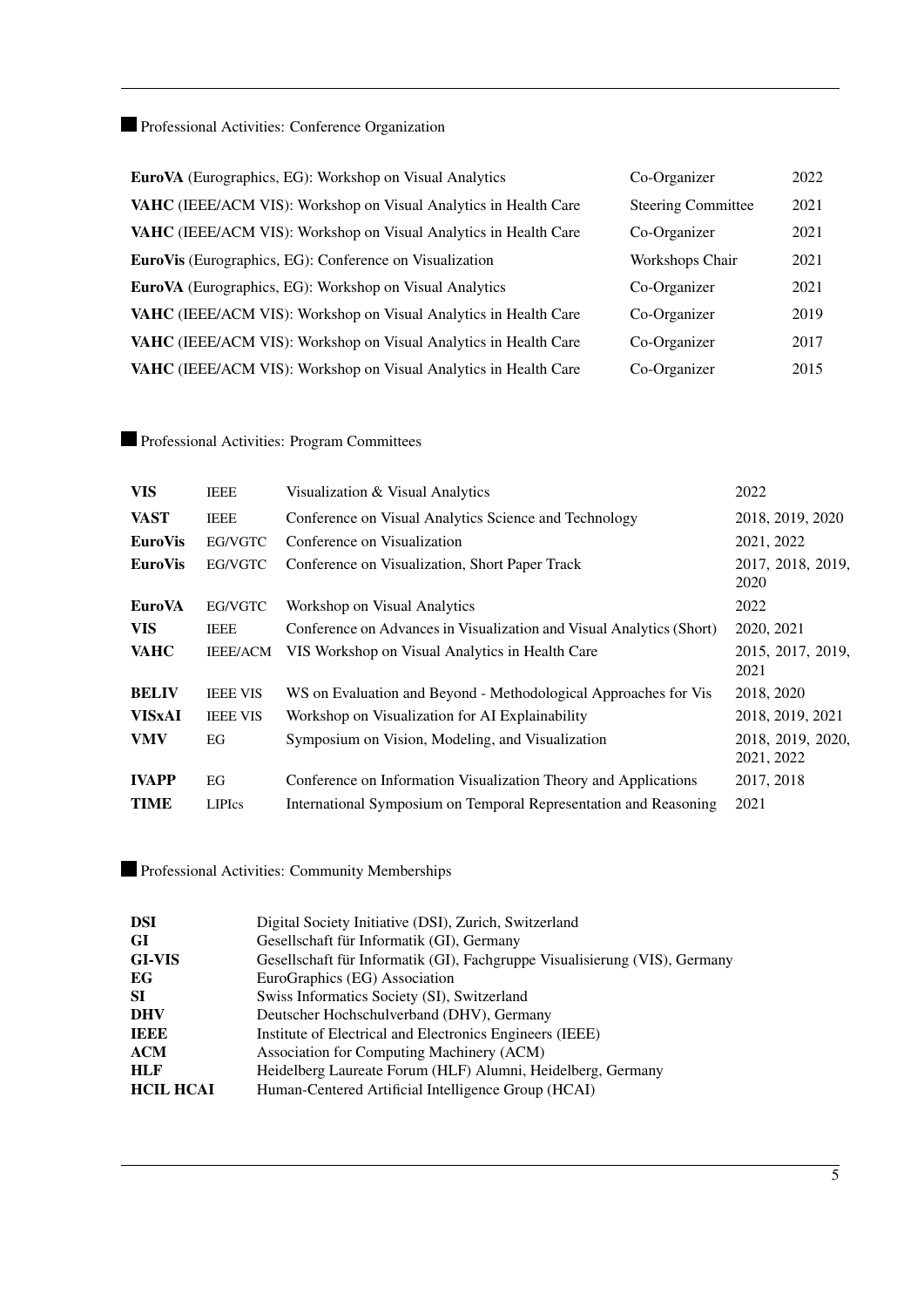# Professional Activities: Peer Reviewing

| <b>TVCG</b>            | <b>IEEE</b> | Transactions on Visualization and Computer Graphics     | 2020, 2021                               |
|------------------------|-------------|---------------------------------------------------------|------------------------------------------|
| <b>TiiS</b>            | <b>ACM</b>  | Transactions on Interactive Intelligent Systems         | 2020                                     |
| CGF                    | EG          | <b>Computer Graphics Forum</b>                          | 2016, 2017,<br>2019, 2020                |
| C&G                    | Elsevier    | Computers and Graphics                                  | 2021                                     |
| Access                 | <b>IEEE</b> | Access                                                  | 2020                                     |
| <b>Algorithms MDPI</b> |             | Algorithms                                              | 2021                                     |
| <b>TOG</b>             | ACM         | Transactions on Graphics                                | 2021                                     |
| IV                     | <b>SAGE</b> | <b>Information Visualization</b>                        | 2019                                     |
| <b>TMM</b>             | <b>IEEE</b> | Transactions on Multimedia                              | 2016                                     |
| <b>IJoDL</b>           | Springer    | Journal on Digital Libraries                            | 2016                                     |
| <b>VIS</b>             | <b>IEEE</b> | Conf. on Visualization & Visual Analytics               | 2021, 2022                               |
| <b>VAST</b>            | <b>IEEE</b> | Conf. on Visual Analytics Science and Technology        | 2016, 2018,<br>2019, 2020                |
| <b>InfoVis</b>         | <b>IEEE</b> | Conf. on Information Visualization Conference           | 2015, 2017,<br>2020                      |
| <b>EuroVis</b>         | EG/VGTC     | Conf. on Visualization                                  | 2016, 2017,<br>2018, 2019,<br>2020, 2021 |
| <b>EuroVis</b>         | EG/VGTC     | Conf. on Visualization, STAR Reports                    | 2020, 2022                               |
| <b>CHI</b>             | <b>ACM</b>  | Conf. on Human Factors in Computing Systems             | 2018                                     |
| <b>VIS</b>             | <b>IEEE</b> | Conf. on Visualization & Visual Analytics, Short Papers | 2021                                     |
| <b>InfoVis</b>         | <b>IEEE</b> | Conf. on Information Visualization, Short Papers        | 2020                                     |
| <b>EuroVis</b>         | EG/VGTC     | Conf. on Visualization, Short Papers                    | 2017, 2018,<br>2019, 2020                |
| <b>PacificVis</b>      | <b>IEEE</b> | Pacific Visualization Symposium                         | 2019, 2020,<br>2021                      |
| <b>VAHC</b>            |             | IEEE/ACM VIS WS on Visual Analytics in Health Care      | 2015, 2017,<br>2021                      |
| <b>BELIV</b>           | <b>IEEE</b> | VIS WS on Evaluation and Beyond                         | 2018, 2020                               |
| <b>VISxAI</b>          | <b>IEEE</b> | VIS WS on Visualization for AI Explainability           | 2018, 2019,<br>2020                      |
| <b>VISReg</b>          | <b>IEEE</b> | VIS WS on Visual Summaries & Report Generation          | 2018                                     |
| <b>IVAPP</b>           | EG          | Information Visualization Theory and Applications       | 2017, 2018                               |
| <b>VMV</b>             | EG          | Symposium on Vision, Modeling, and Visualization        | 2016, 2018,<br>2019, 2020,               |
|                        |             |                                                         | 2021                                     |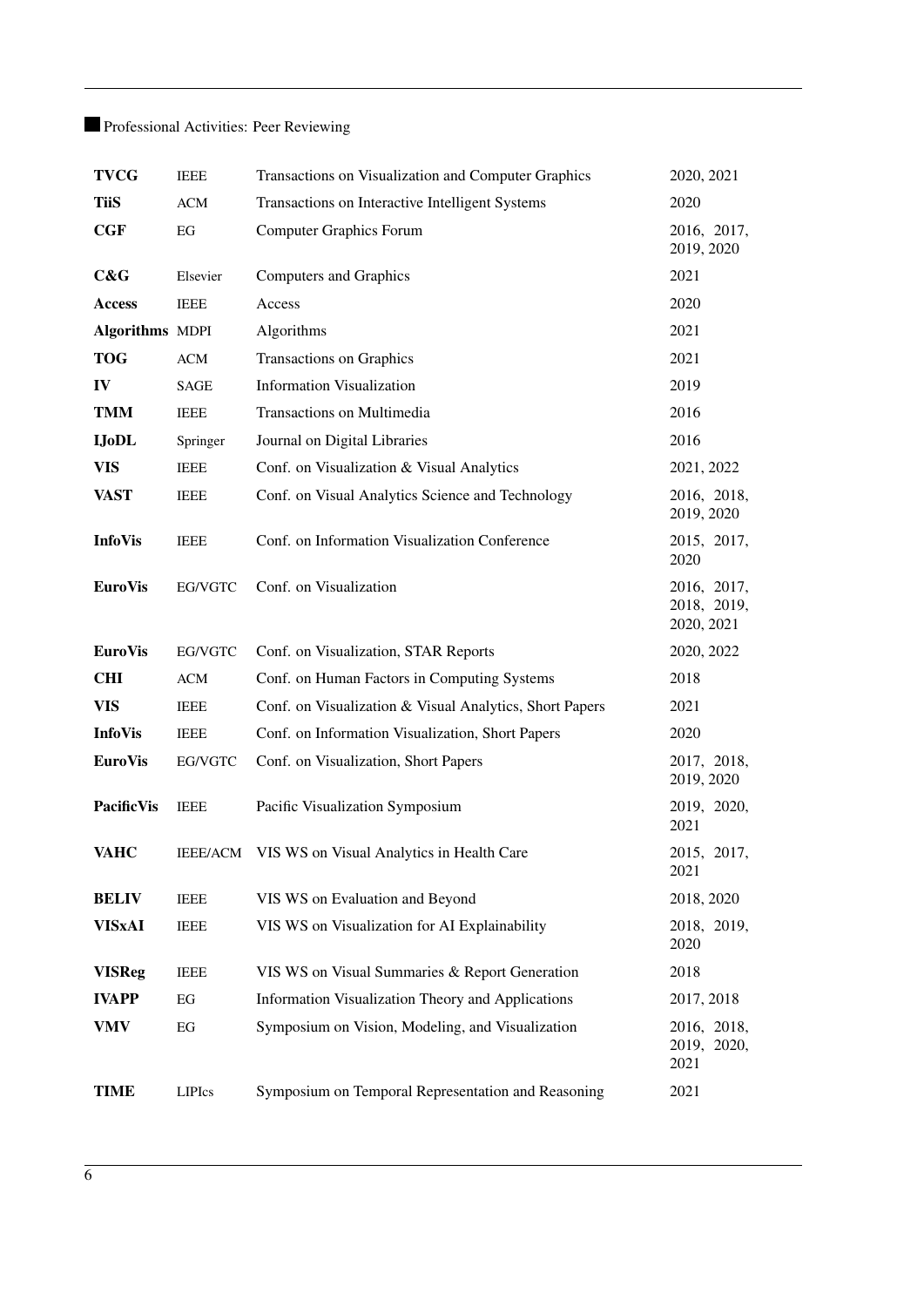Invited Speaker Talks

| <b>Interacting with Data</b>                                                                                  | 2021 |
|---------------------------------------------------------------------------------------------------------------|------|
| University of Zurich (UZH), Inaugural Lecture, Zurich, CH                                                     |      |
| <b>Problem-Driven and Human-Centered Visual Analytics</b>                                                     | 2021 |
| University of Rostock, GER                                                                                    |      |
| <b>Interactive Data Science with the Human-in-the-Loop</b>                                                    | 2021 |
| BMW, Munich, GER                                                                                              |      |
| <b>Interactive Visual Data Analysis</b>                                                                       | 2020 |
| University of Zurich, CH<br><b>Enhancing Interactive Machine Learning</b>                                     | 2019 |
| Johannes Kepler University Linz, AUT                                                                          |      |
| <b>Enhancing Human Centered and Interactive Machine Learning</b>                                              | 2019 |
| Aarhus University, Denmark                                                                                    |      |
| <b>Enhancing Human-Centered Machine Learning with Visual Analytics</b>                                        | 2019 |
| Visual Computing Forum, University of Bergen, Norway                                                          |      |
| <b>Enhancing Interactive Data Science with Visual Analytics</b>                                               | 2019 |
| University of Rostock, GER                                                                                    |      |
| <b>Visual-Interactive Data Science</b>                                                                        | 2019 |
| University of Zurich, CH<br><b>Transparent Machine Learning with Visual Analytics</b>                         | 2018 |
| VIS in Practice, IEEE VIS, Berlin, GER                                                                        |      |
| <b>Visual-Interactive Machine Learning</b>                                                                    | 2018 |
| TU Graz, AUT                                                                                                  |      |
| <b>Visual-Interactive Data Science</b>                                                                        | 2018 |
| City, University of London, UK                                                                                |      |
| <b>Visual-Interactive Machine Learning</b>                                                                    | 2018 |
| University of Konstanz, GER                                                                                   |      |
| Interactive Visual Data Science - Solutions to the Data-Labeling Problem<br>University of Trier, GER          | 2018 |
| <b>Data Visualization and Visual Analytics</b>                                                                | 2018 |
| Graduate School of Excellence Computational Engineering (CE), TU Darmstadt, GER                               |      |
| Machine Learning with the User-in-the-Loop                                                                    | 2018 |
| VRVis, Center for Virtual Reality and Visualization, Vienna, AUT                                              |      |
| Visual-Interactive Machine Learning for Time-Oriented Data                                                    | 2018 |
| University of Konstanz, GER<br>Visual Analytics of Clinical Healthcare Data for the Prostate Cancer Disease   | 2017 |
| IEEE VIS, Tutorial: Visual Analytics of Cohort Study Data - From Individuals to Populations, Phoenix, AZ, USA |      |
| Visual Computing for Big Data Analysis in Prostate Cancer Research                                            | 2017 |
| Dirk Bartz Price Talk, Eurographics, Lyon, France                                                             |      |
| <b>Exploratory Search in Time-Oriented Data</b>                                                               | 2017 |
| Vienna University of Technology, AUT                                                                          |      |
| <b>Visual Analytics meets Machine Learning</b>                                                                | 2017 |
| St. Poelten University of Applied Sciences, AUT                                                               |      |
| <b>Visual Analytics meets Human Motion Analysis</b><br>University of Bonn, GER                                | 2016 |
| <b>Explorative Suche in Zeitbasierten Primärdaten</b>                                                         | 2016 |
| Gesellschaft für Informatik (GI), Dagstuhl, GER                                                               |      |
| <b>Exploratory Search in Time-Oriented Primary Data</b>                                                       | 2015 |
| PhD Defense, University of Darmstadt, GER                                                                     |      |
| Relation Seeking between Time Series Data and Multivariate Data                                               | 2015 |
| Artificial Intelligence (AI), Cambridge, United Kingdom                                                       |      |
| <b>Visual Analysis of Time-oriented Data</b>                                                                  | 2013 |
| British Telecom, Ipswich, United Kingdom<br><b>Visual Analysis of Time-oriented Data</b>                      | 2013 |
| Artificial Intelligence (AI), Cambridge, United Kingdom                                                       |      |
| <b>Content-based vs. Metadata-based Search and Analysis – Basic Research and Applications</b>                 | 2012 |
| Research Worksop, University of Konstanz, GER                                                                 |      |
| Visual Access to Time-Oriented Scientific Primary Data – Advances in the VisInfo Project                      | 2011 |
| Deutsches Klimarechenzentrum (DKRZ), Hamburg, GER                                                             | 7    |
| Visualization and Search Approaches for Time-Oriented Scientific Primary Data                                 | 2010 |
| DataCite Workshop, Hannover, GER                                                                              |      |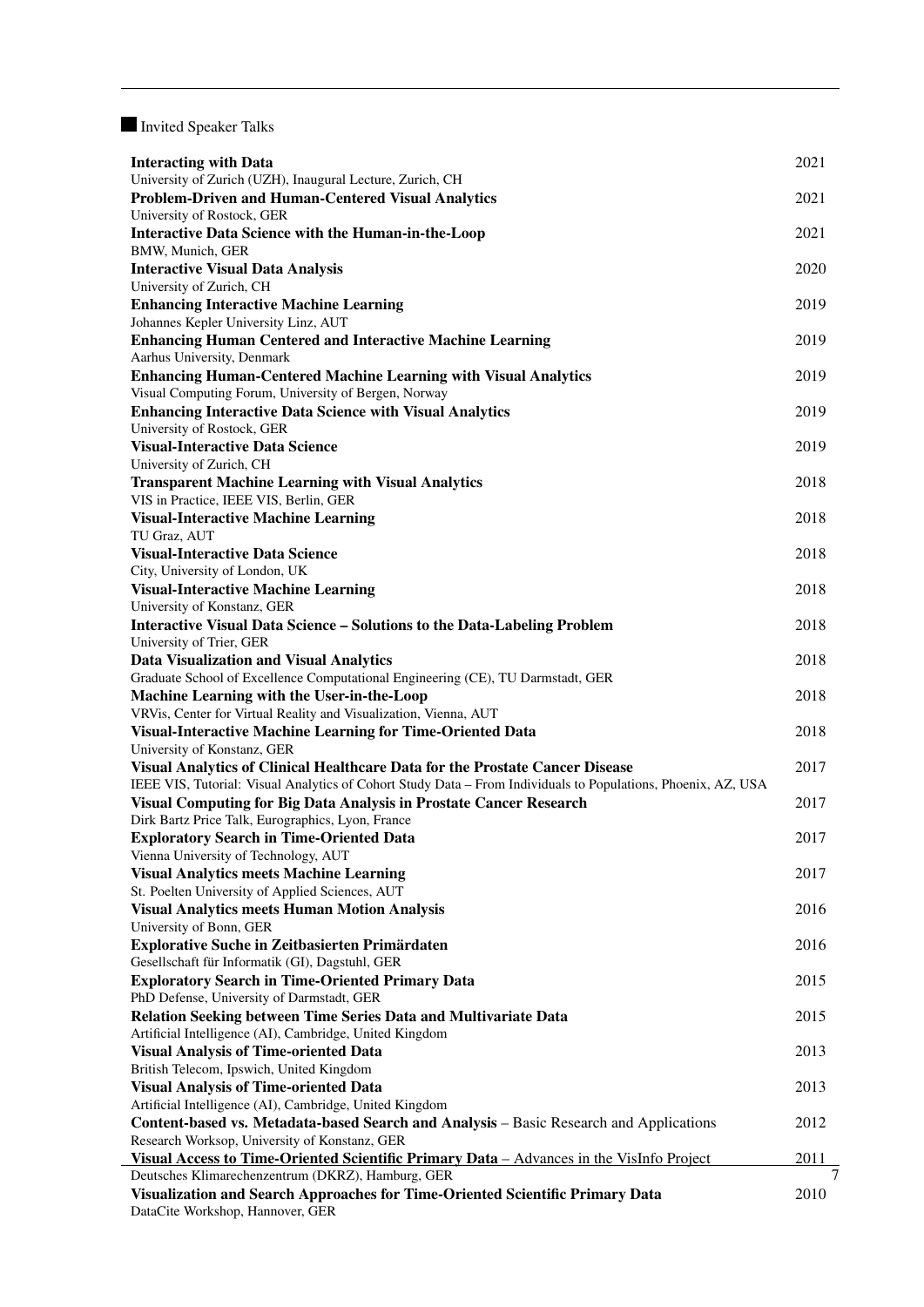Collaborative Research Projects including Acquisition of Funding

| Conadorative Research Projects including Acquisition of Funding                                                                                                                                       |      |               |
|-------------------------------------------------------------------------------------------------------------------------------------------------------------------------------------------------------|------|---------------|
| Acodis – User-Based Formalization of Text Documents through Interactive Clustering and Data<br>Labeling: Industrial research project funded by Acodis, Winterthur, CH, Budget: 5k CHF                 | 2022 |               |
| <b>BMW</b> – Interactive analysis of sensor data (IAS): Industrial research project funded by BMW,<br>München, GER, Budget: ca. $95k \in$                                                             | 2021 |               |
| DSI - Data Science Initiative (DSI) Post-doctoral Matching Fund Application: Awarded scholar-<br>ship at UBC, with Prof. Tamara Munzner(UBC), Budget: ca. 40k CAD                                     | 2020 |               |
| DAAD - German Academic Exchange Service / Deutscher Akademischer Austauschdienst:<br>Awarded scholarship at UBC, with Prof. Tamara Munzner(UBC), Budget: ca. 20k €                                    | 2019 |               |
| TU Graz & TU Darmstadt – Collaborative Exchange of Excellence: Prof. Schreck and Dr.<br>Bernard. Funded by TU Graz (Austria) and TU Darmstadt (GER), Budget: ca. 10k €                                | 2018 |               |
| VISSECT - Visual-Interactive Segmentation and Labeling of Multivariate Time Series. DFG-<br>DACH Project No. I 2850. Deutsche Forschungsgemeinschaft, GER, Budget: ca. 742k €                         |      | $2016 - 2019$ |
| Progether - Your Prostate Cancer Network. Patient-centered Health Platform. Industry project<br>funded by Progether, Oslo, NOR, Budget: ca. $30k \in$                                                 |      | $2015 - 2016$ |
| <b>UKE II</b> – Visual-Interactive Stratification of Patient Cohorts. Industrial research project funded<br>by Universitätsklinikum Hamburg Eppendorf (UKE), GER, Budget: ca. 60k €                   |      | $2015 - 2016$ |
| <b>UKE I</b> – Visual-Interactive Analysis of Cancer Patient Histories. Industrial research project<br>funded by Universitätsklinikum Hamburg Eppendorf (UKE), GER, Budget: ca. 60k €                 |      | $2013 - 2014$ |
| <b>BT</b> – Telecommunication Network and Big Data Analysis. Industrial research project funded by<br>British Telecom (BT), Ipswich, UK, Budget: ca. 30 $k \in$                                       |      | $2013 - 2015$ |
| VisInfo - Visual Access to Research Data. Leibnitz Gemeinschaft, GER. Funded by WGL Leib-<br>niz Foundation, GER, Budget: ca. $600k \in$                                                              |      | $2010 - 2012$ |
| Collaborative Research Projects without my Grants                                                                                                                                                     |      |               |
| Uber – Collaborative research project with Uber: Zipeng Liu and Prof. Tamara Munzner (both UBC),<br>Yang Wang and Chris Chen (both Uber)                                                              |      | $2019 - 2021$ |
| VIAL - Visual-Interactive Labeling: Prof. Michael Sedlmair (University of Stuttgart), Germany, Dr.<br>Matthias Zeppelzauer (University St. Pölten, Austria), Marco Hutter, Prof. Tamara Munzner (UBC) |      | $2017 - 2020$ |
| University of Konstanz & TU Darmstadt - Research Collaboration: Prof. D. Keim (Konstanz) and<br>Prof. D. Fellner (Darmstadt). Funded by University of Konstanz and TU Darmstadt                       |      | 2018          |
| <b>UKE IV</b> – Visual-interactive analysis of patient data related to the prostate cancer disease. Industrial<br>research project funded by Universitätsklinikum Hamburg Eppendorf (UKE), Germany    |      | 2016          |
| <b>EUCommunity</b> – Data visualization meets policy making. An initiative of the European Commis-<br>sion. European Community EU                                                                     |      | $2014 - 2015$ |
| EnBW – Service and Power Network Analysis. Industrial research project funded by Energie Baden-<br>Württemberg (EnBW), Germany                                                                        |      | $2013 - 2015$ |
| <b>NOMAD</b> – Policy Formulation and Validation through non-moderated Crowdsourcing. Co-funded<br>by the EC under the FP7 Programme, European Community EU                                           |      | $2012 - 2014$ |
| ePolicy – Engineering the POlicy-making LIfe CYcle. FP7 STREP project funded under the Infor-<br>mation and Communication Technologies (ICT) theme, European Community EU                             |      | $2012 - 2014$ |

PROBADO – Digital library services for non-textual documents. Leibnitz University Hannover (TIB), University of Bonn, Fraunhofer IGD, TU Graz, TU Braunschweig. Funded by DGF, Germany 2009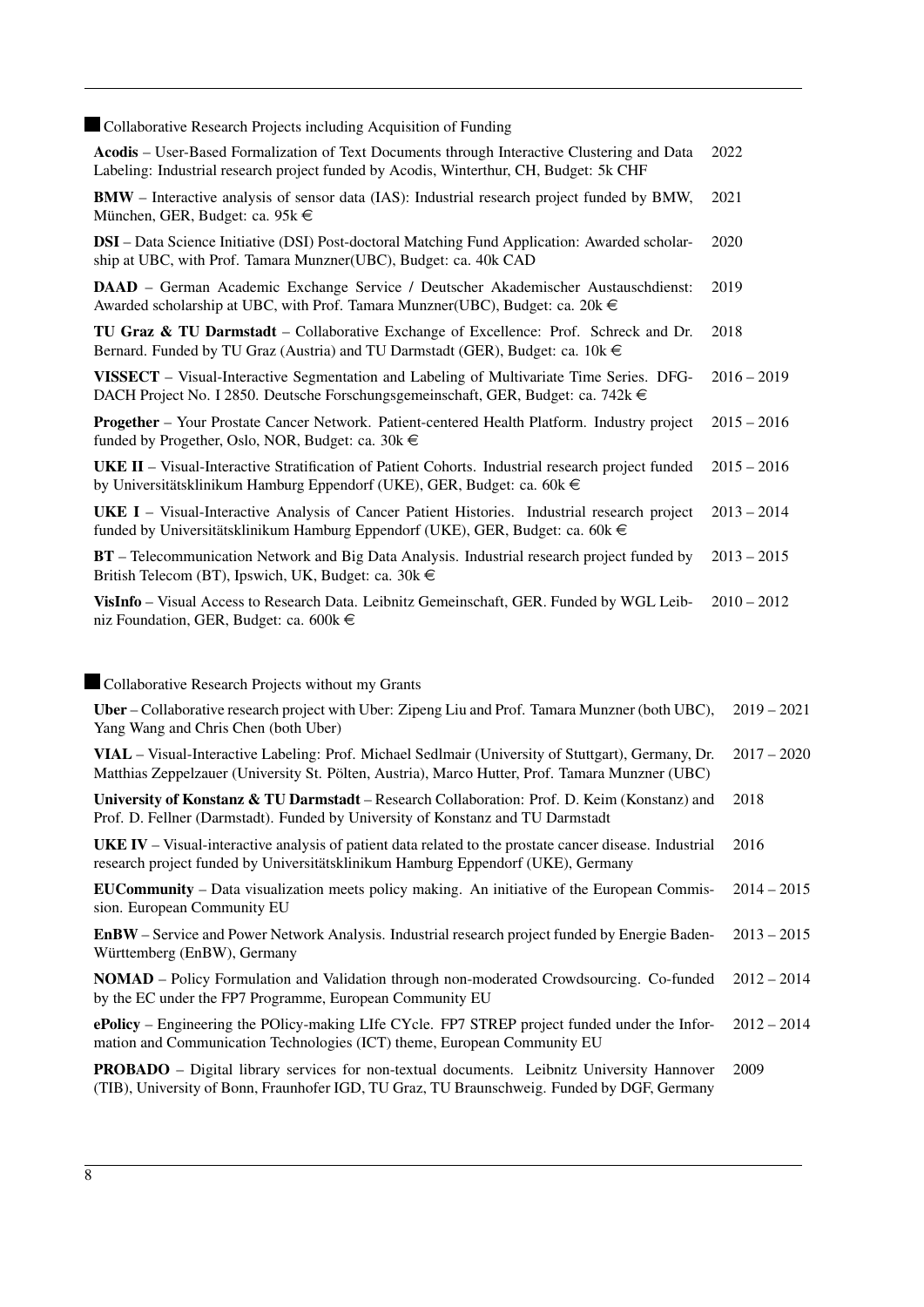### **T**eaching

Table of teaching services, chronologically ordered and differentiated by event type, including lecture, exercise, practicum, project, and seminar. Student numbers for large classes are rounded, \* indicates a prediction.

| <b>Event Type</b><br>Lecture | <b>Event Name</b><br>Data Science and Machine Learning (Certificate of Adv. Studies) | <b>Students</b><br>16 | Year<br>SS 2022 |
|------------------------------|--------------------------------------------------------------------------------------|-----------------------|-----------------|
| Seminar                      | Interactive Visual Data Analysis                                                     | 22                    | SS 2022         |
| Seminar                      | Interactive Data Science in Digital Health                                           | 20                    | SS 2022         |
| Lecture                      | Interactive Visual Data Analysis                                                     | 110                   | WS 2021/2022    |
| Seminar                      | Fundamentals of People-Oriented Computing                                            | 6                     | WS 2021/2022    |
| Project                      | Visual Analysis of Large Event Sequences                                             | 5                     | WS 2021/2022    |
| Seminar                      | <b>Interactive Visual Data Analysis</b>                                              | 21                    | SS 2021         |
| Seminar                      | Creating Evidence in Digital and Mobile Health                                       | 17                    | SS 2021         |
| Project                      | Visual Analysis of Large Event Sequences                                             | $\overline{2}$        | WS 2020/2021    |
| Exercise                     | Information Visualization and Visual Analytics                                       | 30                    | WS 2018/2019    |
| Practicum                    | Visual Computing Lab / Advanced Visual Computing Lab                                 | $\mathbf{1}$          | WS 2018/2019    |
| Lecture                      | User-Centered Design in Visual Computing                                             | 80                    | SS 2018         |
| Practicum                    | Visual Computing Lab / Advanced Visual Computing Lab                                 | 1                     | SS 2018         |
| Practicum                    | Visual Computing Lab / Advanced Visual Computing Lab                                 | 3                     | WS 2017/2018    |
| Lecture                      | User-Centered Design in Visual Computing                                             | 100                   | SS 2017         |
| Practicum                    | Visual Computing Lab / Advanced Visual Computing Lab                                 | $\overline{c}$        | SS 2017         |
| Exercise                     | Information Visualization and Visual Analytics                                       | $\mathbf{1}$          | WS 2016/2017    |
| Practicum                    | Visual Computing Lab / Advanced Visual Computing Lab                                 | $\overline{2}$        | WS 2016/2017    |
| Practicum                    | Visual Computing Lab / Advanced Visual Computing Lab                                 | $\overline{2}$        | SS 2016         |
| Seminar                      | Visual Analytics: Interactive Visualization of Very Large Data                       | 1                     | SS 2016         |
| Practicum                    | Visual Computing Lab / Advanced Visual Computing Lab                                 | $\overline{c}$        | WS 2015/2016    |
| Practicum                    | Visual Computing Lab / Advanced Visual Computing Lab                                 | 4                     | SS 2015         |
| Practicum                    | Visual Computing Lab / Advanced Visual Computing Lab                                 | 2                     | WS 2014/2015    |
| Seminar                      | Visual Analytics: Interactive Visualization of Very Large Data                       | 1                     | SS 2014         |
| Practicum                    | Visual Computing Lab / Advanced Visual Computing Lab                                 | 1                     | WS 2013/2014    |
| Practicum                    | Visual Computing Lab / Advanced Visual Computing Lab                                 | 1                     | SS 2013         |
| Practicum                    | Visual Computing Lab / Advanced Visual Computing Lab                                 | 1                     | SS 2012         |
| Seminar                      | Visual Analytics: Interactive Visualization of Very Large Data                       | 3                     | SS 2012         |
| Exercise                     | Information Visualization and Visual Analytics                                       | 30                    | WS 2011/2012    |
| Practicum                    | Visual Computing Lab / Advanced Visual Computing Lab                                 | 1                     | SS 2011         |
| Seminar                      | Visual Analytics: Interactive Visualization of Very Large Data                       | 1                     | SS 2011         |
| Practicum                    | Visual Computing Lab / Advanced Visual Computing Lab                                 | $\overline{2}$        | WS 2011/2012    |
| Practicum                    | Visual Computing Lab / Advanced Visual Computing Lab                                 | 1                     | WS 2010/2011    |
| Seminar                      | Visual Analytics: Interactive Visualization of Very Large Data                       | $\mathbf{1}$          | WS 2010/2011    |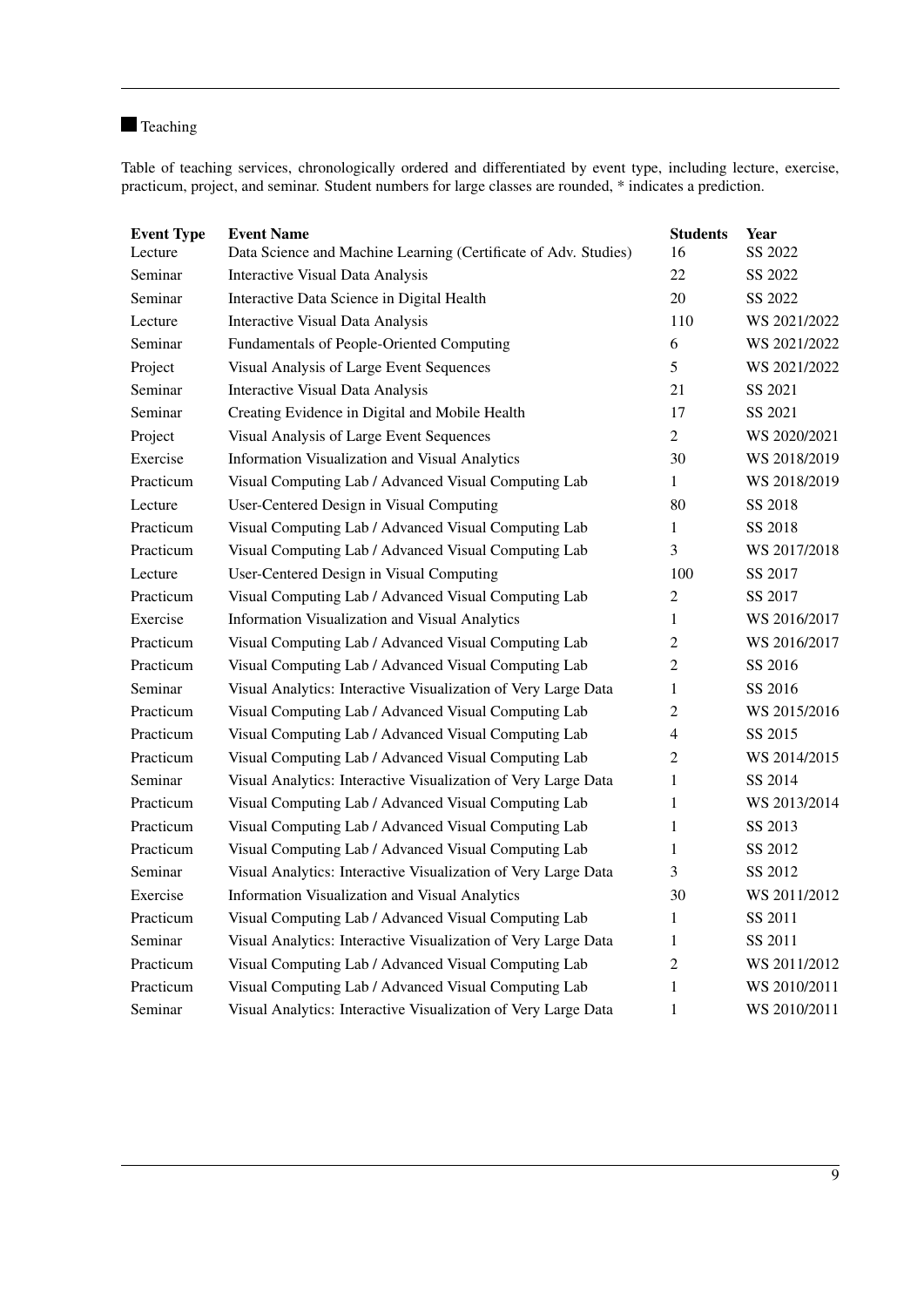### **Student Supervision**

Student supervision is structured by the type of supervision, consisting of theses, practicum & student projects, seminar, and student workers. All student projects have in common that students were individually supervised by myself, for a semester/term or longer. The  $\star$  icon classifies student projects which led to a publication including student participation. Some student collaborations even yielded multiple publications, which is not included here.

Master and Bachelor Theses

| <b>Andrea Meier</b><br><b>Master Thesis</b>       | <b>User-Based Formalization of Heterogeneous Text Documents through Inter-</b><br>active Clustering and Data Labeling |         | 2022 |
|---------------------------------------------------|-----------------------------------------------------------------------------------------------------------------------|---------|------|
| <b>Maximilian Tornov</b><br><b>Master Thesis</b>  | <b>Interactive Visual Item-Based Item Ranking</b>                                                                     |         | 2022 |
| <b>Yasara Peiris</b><br><b>Master Thesis</b>      | An Observational Study to Abstract Tasks for Event Sequence Analysis                                                  |         | 2022 |
| <b>Raphael Beckmann</b><br><b>Master Thesis</b>   | <b>Visual Interfaces for Data and Model Properties</b>                                                                | $\star$ | 2022 |
| <b>Yves Rutishauser</b><br><b>Master Thesis</b>   | <b>Visual Analytics for Multiple Sclerosis</b>                                                                        |         | 2021 |
| <b>Jenny Schmid</b><br><b>Master Thesis</b>       | Human-Centered Ranking of Data Objects with Interactive Attribute Scor-<br>ing Interfaces                             | $\star$ | 2021 |
| <b>Markus Lehmann</b><br><b>Master Thesis</b>     | <b>Combining Strategies For an Enhanced Data Labeling Process</b>                                                     | $\star$ | 2019 |
| <b>Heiko Reinemuth</b><br><b>Master Thesis</b>    | Visual-Interactive Segmentation and Labeling of Multivariate Time Series                                              |         | 2019 |
| <b>Maximilian Müller</b><br><b>Master Thesis</b>  | <b>Visual Comparison of Electronic Health Records</b>                                                                 |         | 2018 |
| <b>Christian Ritter</b><br><b>Bachelor Thesis</b> | Personalized Music Classification and Feature Creation based on Visual-<br><b>Interactive Learning</b>                | $\star$ | 2017 |
| <b>David Sessler</b><br><b>Master Thesis</b>      | <b>Visual-Interactive Learning of Time Series Similarity</b>                                                          |         | 2017 |
| <b>Eduard Dobermann</b><br><b>Master Thesis</b>   | Development of a EEG-Based Serious Game to Enhance User Concentra-<br>tion                                            | $\star$ | 2017 |
| <b>David Sessler</b><br><b>Bachelor Thesis</b>    | <b>User-centered Interactive Similarity Definition for Complex Objects</b>                                            | $\star$ | 2014 |
| <b>Alex Ulmer</b><br><b>Master Thesis</b>         | Visuelle Analyse Multidimensionaler Optimierungsprobleme                                                              | ★       | 2013 |

Practicum, Master Projects, and Independent Studies

| Didem Durukan        | A User Study on Data Ranking Ground Truth Data   | 2022 |
|----------------------|--------------------------------------------------|------|
| Clara-Marina Barth   | A User Study on the Creation of Data Rankings    | 2022 |
| <b>Simon Hurwitz</b> | A Literature Review on Process Analytics Systems | 2022 |
| <b>Andrea Meier</b>  | Visual Analysis of Large Event Sequences         | 2021 |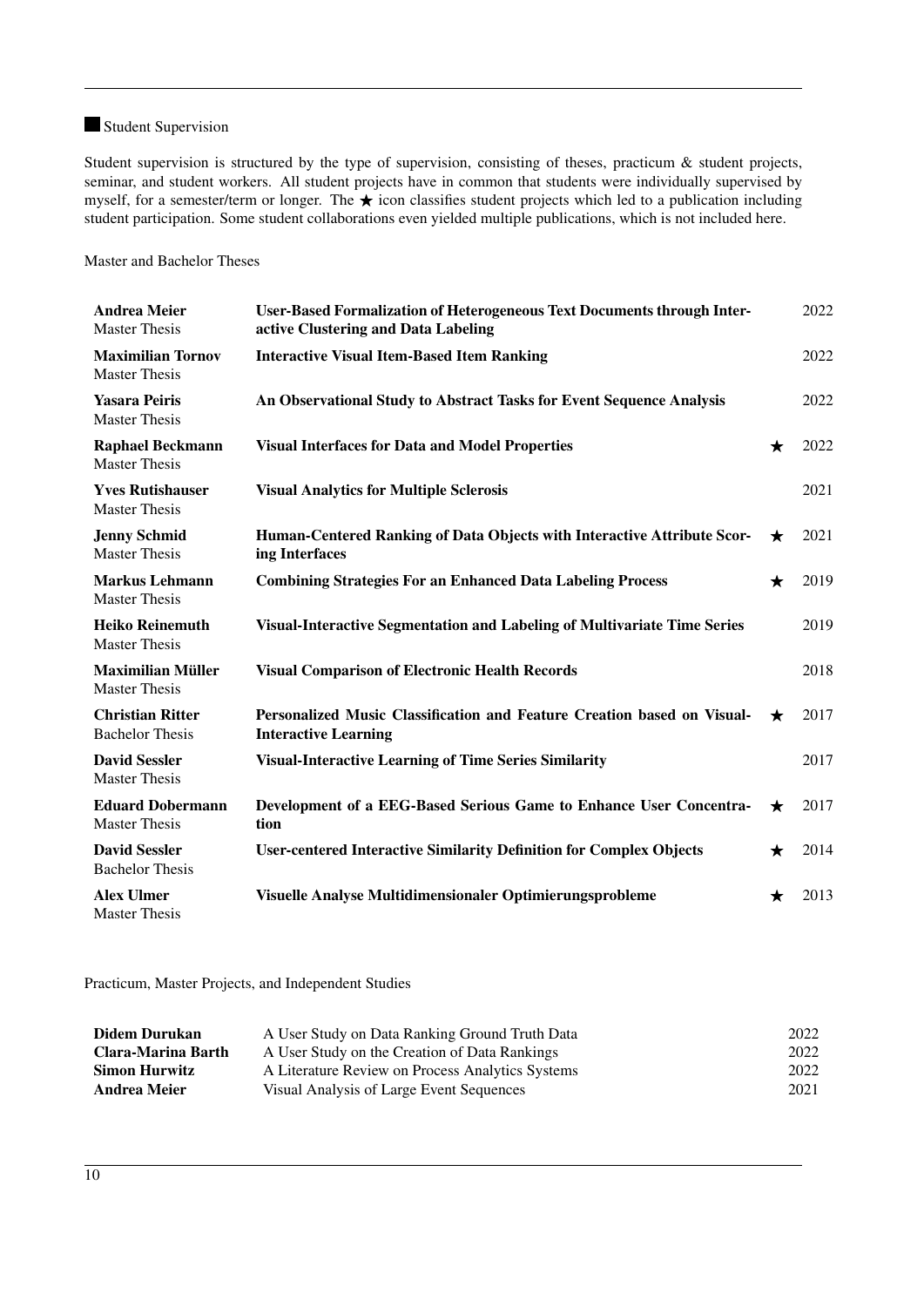| Eduard Čuba             | Visual Analysis of Large Event Sequences                                  |            | 2021 |
|-------------------------|---------------------------------------------------------------------------|------------|------|
| <b>Yasara Peiris</b>    | Visual Analysis of Large Event Sequences                                  |            | 2021 |
| <b>Kevin Streiter</b>   | Visual Analysis of Large Event Sequences                                  |            | 2021 |
| Clara-Marina Barth      | Visual Analysis of Large Event Sequences                                  |            | 2021 |
| <b>Dominique Hässig</b> | Visualization and Interaction Design Methods                              |            | 2021 |
| <b>Philipp Schader</b>  | Visual-Interactive Optimization of 2D Data Layouts                        | ★          | 2018 |
| <b>Markus Lehmann</b>   | Visual Analysis of Strategies for User-Centered Active Learning           | ★          | 2017 |
| <b>Martin Müller</b>    | Visual Analysis of Strategies for User-Centered Active Learning           | $\star$    | 2017 |
| Maximilian Müller       | Visual Comparison of Patient Event Sequences                              |            | 2017 |
| <b>Heiko Reinemuth</b>  | Visual-Interactive Preprocessing of Multivariate Time Series Data         | ★          | 2017 |
| Hendrik Pfeifer         | Visual-Interactive Preprocessing of Multivariate Time Series Data         | $\bigstar$ | 2017 |
| Faris Abraha            | Combining Cluster Analysis and Outlier Analysis                           |            | 2016 |
| <b>Simon Schimmels</b>  | Combining Cluster Analysis and Outlier Analysis                           |            | 2016 |
| Hendrik L.-Tieke        | A Web Based Evaluation System                                             | ★          | 2016 |
| <b>Benedict Jahn</b>    | An Overlay-based Visualization for Multiple Patient Histories             |            | 2016 |
| <b>David Sessler</b>    | A Visual Active Learning System for the Assessment of Patient Well-being  | $\star$    | 2015 |
| <b>Aaron Hochländer</b> | Mitigating Overplotting Effects in Populated Scatterplot Visualizations   |            | 2015 |
| <b>Lukas Graner</b>     | Mitigating Overplotting Effects in Populated Scatterplot Visualizations   |            | 2015 |
| <b>Christian Ritter</b> | A Visual-Interactive Learning System for the Similarity of Soccer Players | $\star$    | 2015 |
| <b>Robert Heimbach</b>  | A Visual-Interactive Faceted Search System for Notebooks                  |            | 2015 |
| <b>Eduard Dobermann</b> | Visual-Interactive Segmentation of Multivariate Time Series               | ★          | 2015 |
| Benedict Jahn           | Visual-Interactive Analysis of Electronic Health Care Records             |            | 2015 |
| Saskia Koldijk          | Visual Analytics of Work Behavior Data-Insights on Individual Differences | $\star$    | 2014 |
| Peter Sheldrik          | Timebox Widgets for Interactive Time Series Querying                      |            | 2014 |
| <b>Tobias Stoll</b>     | <b>Exploratory Literature Search</b>                                      |            | 2013 |
| <b>Oliver Goroll</b>    | Visual-Interactive Time Series Preprocessing                              | ★          | 2012 |
| <b>Alex Ulmer</b>       | Time Series Analysis in the Web                                           | $\star$    | 2012 |
| Nils Wilhelm            | Visual Analysis of Multivariate Time Series (Human Motion Capture Data)   | $\star$    | 2011 |
| <b>Jan Riemann</b>      | Implementation of a Symbolic Time Series Descriptor                       |            | 2010 |
| <b>Martin Weigel</b>    | Implementation of a Symbolic Time Series Descriptor                       |            | 2010 |
| Michael Stoica          | Implementation of a Symbolic Time Series Descriptor                       |            | 2010 |

### Student Workers

| Shreedhar Govil                                  | Visual Access to Finance Data                                           |         | 2022 |
|--------------------------------------------------|-------------------------------------------------------------------------|---------|------|
| Madhav Sachdeva<br>A Framework for Item Rankings |                                                                         | $\star$ | 2022 |
| Clara-Maria Barth                                | Visual Analysis of Event Sequence Data                                  |         | 2022 |
| Jenny Schmid                                     | Interactive Creation of Item Rankings                                   | $\star$ | 2021 |
| Cristian-Ioan Blaga                              | VIAL4MVTS: Interactive Labeling of Multivariate Time Series             | ★       | 2021 |
| Vincent Jung                                     | Interactive Data Labeling for Companies and Stock Chart Data            |         | 2021 |
| <b>Raphael Beckmann</b>                          | Property Measures for Data Labeling                                     | ★       | 2021 |
| <b>Christian Ritter</b>                          | VIAL: Visual-InterActive Labeling                                       | ★       | 2016 |
| <b>Marco Hutter</b>                              | VIAL: Visual-InterActive Labeling (Developer and Scientific Researcher) | $\star$ | 2016 |
| <b>Eduard Dobermann</b>                          | Visual-Interactive Labeling of Human Motion Capture Data                | ★       | 2016 |
| <b>David Sessler</b>                             | Visual-Interactive Similarity Search                                    | $\star$ | 2016 |
| Alex Brakowski                                   | VA-Server: A Visual Analytics Client-Server Architecture                |         | 2016 |
| Florian Ammon                                    | A Visual-Interactive Query Interface for Faceted Search                 |         | 2016 |
| <b>Habib Saissi</b>                              | Visual Access to Time-Oriented Primary Data                             |         | 2016 |
| Annika Beißler                                   | Discrete Fourier Transform and Haar Wavelet Transform                   |         | 2016 |
| Abdulghani Alshadadi                             | A SQL Database for Time Series Data                                     |         | 2016 |
|                                                  |                                                                         |         |      |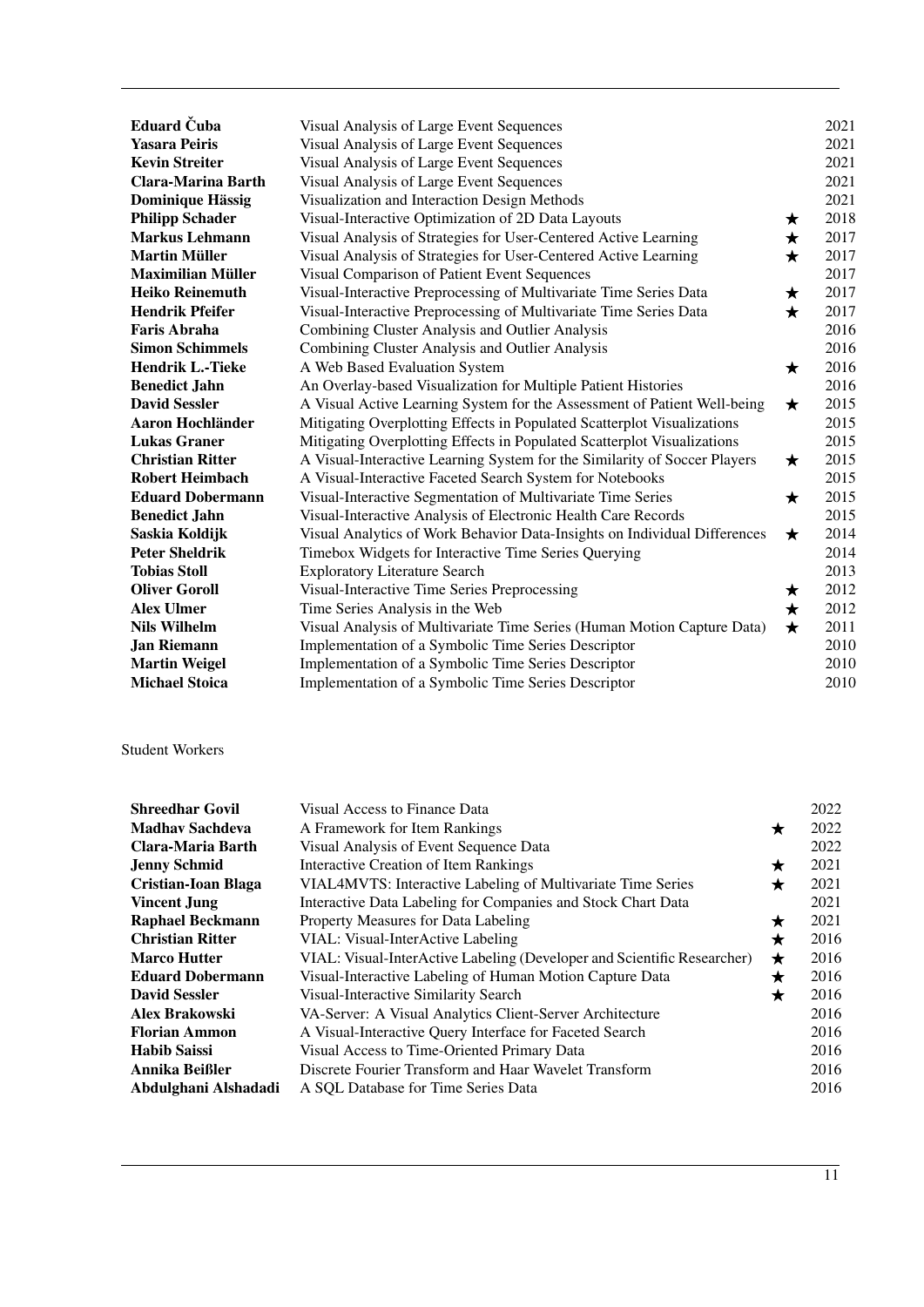#### Major Collaborators

| Prof. Tamara Munzner    | University of British Columbia, Vancouver, BC, CAN |
|-------------------------|----------------------------------------------------|
| Prof. Jörn Kohlhammer   | TU Darmstadt, GER                                  |
| Prof. Tobias Schreck    | TU Graz, AUT                                       |
| Prof. Heidrun Schumann  | University of Rostock, GER                         |
| Prof. Silvia Miksch     | TU Vienna, AUT                                     |
| Prof. Daniel Keim       | University of Konstanz, GER                        |
| Prof. Dieter W. Fellner | TU Darmstadt, GER                                  |
| Prof. Michael Sedlmair  | University of Stuttgart, GER                       |
| Prof. Roy Ruddle        | University of Leeds, UK                            |
| Prof. Viktor von Wyl    | University of Zurich, CH                           |
| Prof. Ben Shneiderman   | University of Maryland, MA, US                     |
|                         |                                                    |

#### Selected List of Other Co-Authors

Priv.-Doz. Matthias Zeppelzauer University of Applied Science St. Pölten, AUT Prof. Marc Streit Johannes Kepler University, Graz, AUT Prof. Christian Tominski<br>
University of Rostock, GER Prof. Wolfgang Aigner University of Applied Science St. Pölten, AUT Prof. Keith Andrews TU Graz, AUT Prof. Bernhard Preim Otto-von-Guericke-Universität Magdeburg, GER Prof. Ute Schmid University of Bamberg, GER Prof. Kai Fischbach University of Bamberg, GER Prof. Thorsten Schlomm Charité Universitätsmedizin, Berlin, GER Prof. Alexei Sourin Nanyang Technological University, Singapore Prof. Arjan Kuijper TU Darmstadt, GER Prof. Reinhard Klein University of Bonn, GER Prof. Tatiana von Landesberger TU Darmstadt, GER Prof. Martin Spott Hochschule für Technik und Wirtschaft Berlin, GER Prof. Mark Neerincx Delft University of Technology, Netherlands Prof. Theresia Licka University of Veterinary Medicine, Vienna, AUT Dr. Hendrik Strobelt IBM Research, Cambridge, MA, USA Dr. Dominik Sacha University of Konstanz, GER Dr. Fabian Beck University of Duisburg-Essen, GER Dr. Thorsten May Fraunhofer IGD, Darmstadt, GER Dr. Tobias Ruppert Fraunhofer IGD, Darmstadt, GER Dr. Dominik Jäckle BMW Group, GER Dr. Mohammad Chegini TU Graz, AUT Dr. Christian Bors TU Vienna, AUT Dr. Markus Bögl TU Vienna, AUT Dr. Martin Röhling University of Rostock, GER Dr. Theresia Gschwandtner TU Vienna, AUT Dr. Michael Behrisch Utrecht University, NED Dr. Björn Krüger University of Bonn, GER Dr. Anna Vögele University of Bonn, GER Dr. Martin Steiger Fraunhofer IGD, Darmstadt, GER Dr. Martin Lokanc World Bank Group, USA Dr. Florian Stoffel University of Konstanz, GER Dr. Hanna Schäfer University of Konstanz, GER Dr. Christian Altenhofen Fraunhofer IGD, Darmstadt, GER Dr. Sven Widmer TU Darmstadt, GER Dr. Maximilian Scherer TU Darmstadt, GER